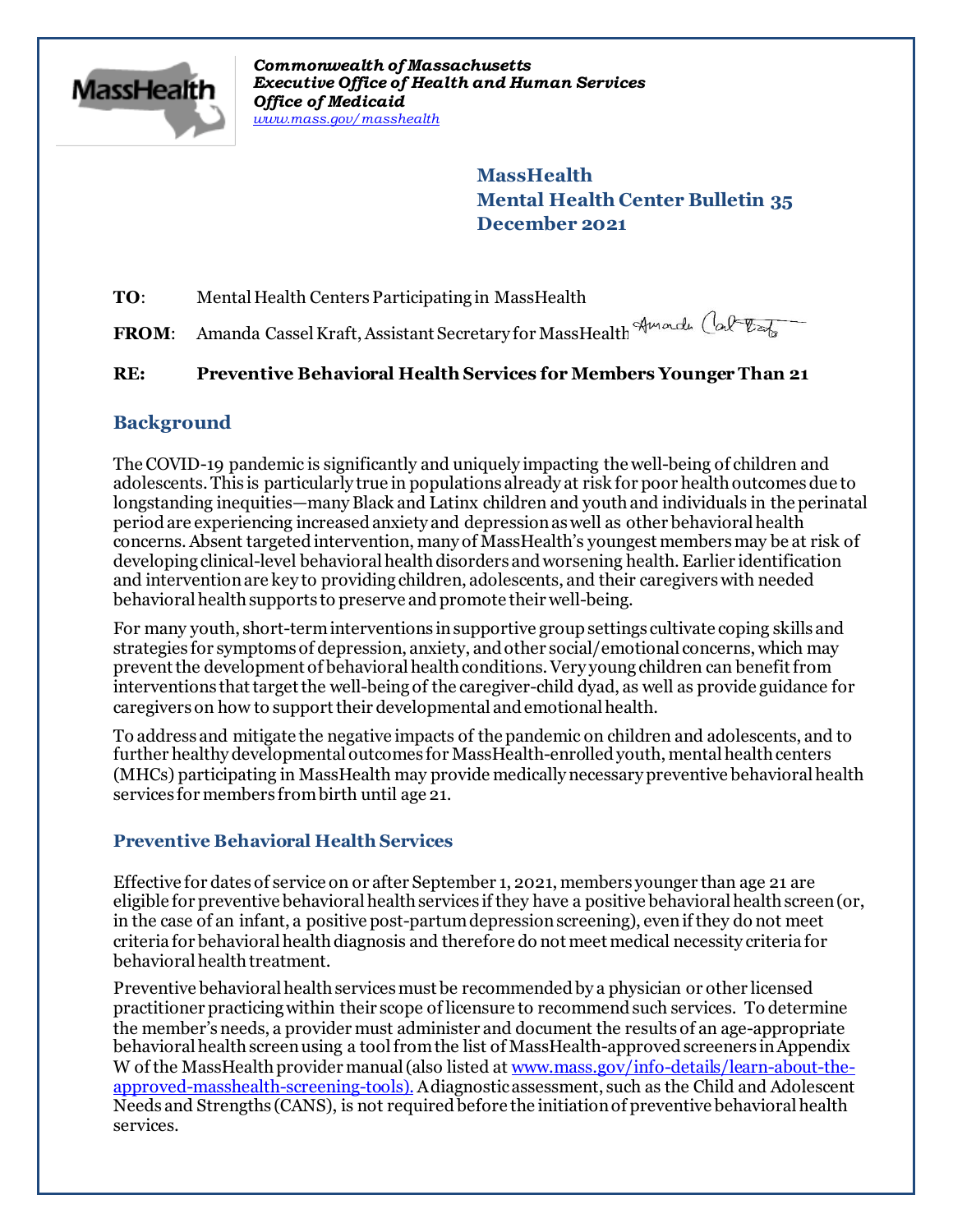**MassHealth Mental Health Center Bulletin 35 December 2021 Page 2 of 3**

#### **Utilization Management**

Preventive behavioral health services are covered without prior authorization(PA). During delivery of preventive behavioral health services, if the provider determines that a member has further clinical needs, they must refer the member and family for evaluation, diagnostic, and treatment services.

## **Providers and Billing**

Preventive behavioral health services must be provided by a qualified and credentialed behavioral health clinician, or a non-licensed clinician or trainee under supervision.

Preventive behavioral health services provided by Mental Health Centers should be billed using the following billing codes.

· 90853 Group psychotherapy (other than multiple-family group)

All claims for preventive behavioral health servicesmust be submitted with modifier EP on the claim. All claims must include the most clinically appropriate ICD diagnosis code, including, as appropriate, Z codes that may be used as the primary diagnosis, when clinically appropriate. Preventive behavioral health services provided to the caregiver-child dyad should be billed under the child's MassHealth ID when such services are directly related to the needs of the child and such services are delivered to the infant and caregiver together.

### **Resources and Referrals**

Preventive behavioral health services providers should refer to the following resources in order to make referrals and linkages to other MassHealth services available to children and youth:

- · The Massachusetts Behavioral Health Access (MABHA) [\(www.mabhaccess.com/Home.aspx](C:\Users\JGambarini\AppData\Local\Microsoft\Windows\Temporary Internet Files\Content.Outlook\DPT8L4WS\www.mabhaccess.com\Home.aspx)) website helps both providers and individuals locate openings in mental health and substance use disorder services. EOHHS welcomes everyone to search for services that they can access directly from their community.
- The Children's Behavioral Health Initiative (CBHI): [www.mass.gov/service-details/cbhi](http://www.mass.gov/service-details/cbhi-brochures-and-companion-guide)[brochures-and-companion-guide](http://www.mass.gov/service-details/cbhi-brochures-and-companion-guide), includes a brochure for families that can be downloaded or requested in hard copy, free of charge.
- · For pediatric psychiatric consultation and referral for ongoing behavioral health care, contact MCPAP at [www.mcpap.com](http://www.mcpap.com/).

More information and resources on perinatal behavioral health can be found through the Massachusetts Bureau of Family Health and Nutrition at [www.mass.gov/service](https://www.mass.gov/service-details/postpartum-depression-resources-for-healthcare-providers)[details/postpartum-depression-resources-for-healthcare-providers](https://www.mass.gov/service-details/postpartum-depression-resources-for-healthcare-providers) and through MCPAP for Moms at [www.mcpapformoms.org](http://www.mcpapformoms.org/).

For training and referral services, MCPAP for Moms provides real time, perinatal psychiatric consultation and care coordination for obstetric, pediatric, primary care, and psychiatric providers to help identify and manage depression and other mental health concerns during and after pregnancy. Resources specific to those experiencing peripartum depression, including available support groups and experienced behavioral health providers, can be found on the Postpartum